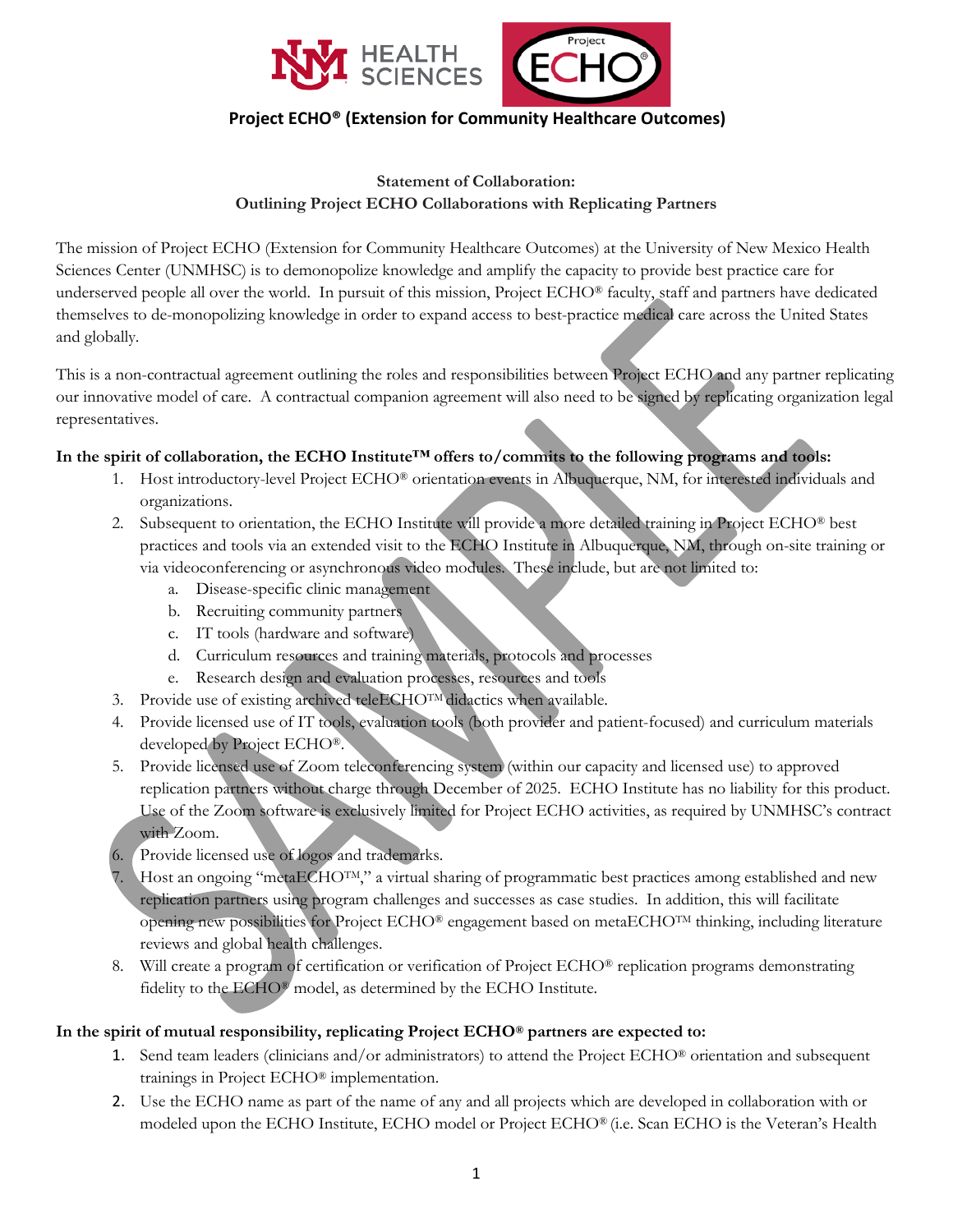Administration replication project, CHC Project ECHO is the Community Health Center, Inc.'s replication project in Connecticut).

- 3. Use the program name as per the customized partnership documents signed by both parties. Expressly forbidden is use of the name "ECHO Institute" which is reserved specifically for the Project ECHO at UNMHSC.
- 4. Follow the mission of Project ECHO® which is to demonopolize knowledge and amplify the capacity to provide best practice care for underserved people all over the world. Using Project ECHO® and its licensed materials for unapproved commercial purposes (such as selling any product or process associated with Project ECHO®) is prohibited. Financial arrangements with local or national payers to sustain the ECHO® project are acceptable, while selling the model or products is not.
- 5. Implement the four-point ECHO model:
	- a. Use technology (teleECHO<sup>TM</sup> multipoint videoconferencing and the internet) to leverage scarce resources and create knowledge networks.
	- b. Improve outcomes by reducing variation in processes of care and sharing best practices.
	- c. Use case-based learning: guided practice through real-life cases with a multidisciplinary team of subject matter experts to facilitate learning by doing.
	- d. Tracking of data to monitor outcomes. It is understood that evaluation is the most difficult and expensive element of the model, and while Project ECHO encourages use of a HIPAA-compliant centralized database in the evaluation of outcomes, it is not a requirement.
- 6. Use the trademarked Project ECHO® logo. Replicating partners will use ECHO logo prominently for all ECHO activities, whether printed or online materials, marketing materials or ECHO sessions. For example, it is expected that replicating partners will place a banner of the logo in prominent view of the camera and audience during all ECHO activities.
- 7. Agree to cite Project ECHO® and the ECHO® model in all publications and written materials describing this work. The use of the trademarked Project ECHO® logo, title and/or model infers appropriate training from experienced faculty and staff at Project ECHO® at UNMHSC.
- 8. Respect Project ECHO<sup>®</sup> copyright and intellectual property rights, along with any contracted terms of use, in the use of Project ECHO® didactics, curricula, software, resources and other materials.
- 9. Use the term "teleECHOTM" to differentiate clinic activities from traditional telehealth or telemedicine (e.g. Hepatitis C TeleECHO Clinic; Rheumatology TeleECHO Advanced Training; teleECHO clinics.) We encourage all ECHO<sup>®</sup> replication partners to continue this differentiation and use the term "teleECHOTM" in all written materials and communication.
- 10. Fully implement and utilize the iECHO clinic management tool to track clinic attendance, didactics, CME, case presentations, etc. This allows all ECHO programs to track the growth and success of the model.
- 11. Track outcomes (with our assistance and tools, as necessary) and report at least bi-annually on hub activities to whatever extent possible and participate in the sharing of data outcomes with the objective of improving best practices and disease management worldwide. As more sites adopt the ECHO® model, the opportunity for global collaboration, research and data sharing/aggregation exists. Such collaborations should be conducted under separate agreement.
- 12. Protect patient confidentiality and privacy considerations in all aspects of Project ECHO® operations and management, in accordance with all local, state and federal mandates.
- 13. Provide feedback to Project ECHO® at UNMHSC via MetaECHO<sup>TM</sup> and direct communications. Feedback regarding challenges and solutions will be incorporated into Project ECHO® practices and used to improve Project ECHO<sup>®</sup> replication efforts worldwide. Open and multi-directional communication is highly valued.
- 14. Collaborate with Project ECHO® on research opportunities when possible. We request the opportunity to review any presentations, abstracts or manuscripts prior to publication.
- 15. To work with the ECHO Institute to create mechanisms necessary for sharing and aggregating de-identified data for the purpose of discovering and disseminating best practices in different parts of the world, developing